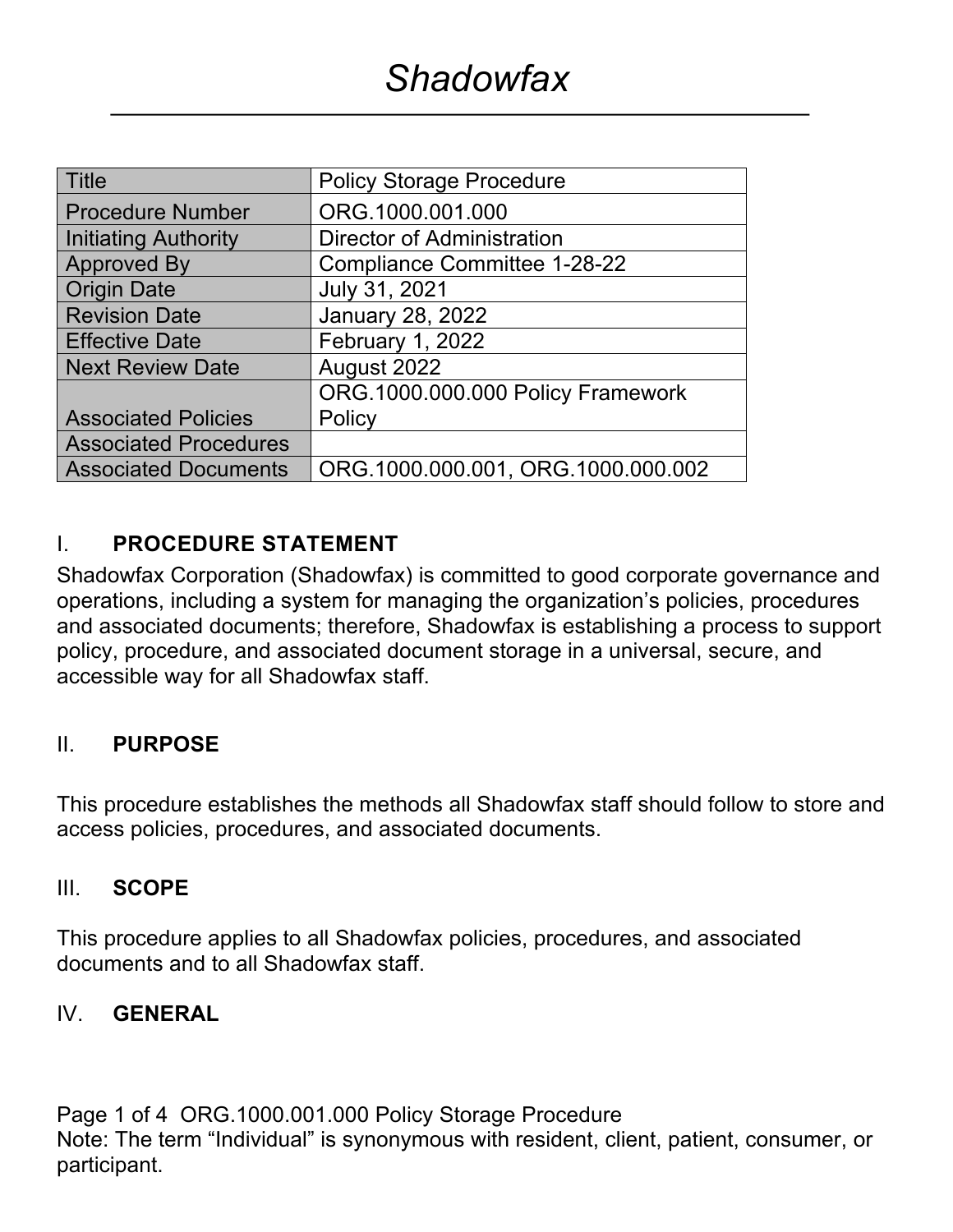This policy is based on Shadowfax organizational standards. Shadowfax is implementing a new process for storing and accessing policies, procedures, and associated documents. The objective of this process is to keep policies, procedures, and associated documents:

- Secure
- Accessible
- Organized

The organization will follow these steps to convert to the new process:

- Relocate policies as they are reconfigured to the new format.
- Train staff on accessing policies.
- Formalize policy update communication.
- Formalize procedures for policy updates.

# V. **PROCEDURE**

## STORAGE

The Information Technology (IT) department stores policies, procedures, and associated documents on the Shadowfax.org Staff Resources website, on a page titled "Shadowfax Policies and Procedures". The Initiating Authority for a new or updated policy, procedure, and/or associated document has responsibility to send IT the document in final, quality-checked format.

## SECURE ACCESS

Shadowfax staff has password-protected access to Shadowfax.org/Staff Resources/Shadowfax Policies and Procedures. The site's storage and access reflect the Policy Framework naming and numbering system, shown below (see also ORG.1000.000.002 Appendix B, Naming Convention).

| <b>Shadowfax Policy Codes and Assigned Numbers</b> |            |                    |  |  |
|----------------------------------------------------|------------|--------------------|--|--|
| Department                                         | Code       | Policy Base Number |  |  |
|                                                    |            | Sequence           |  |  |
| <b>Organization (all of Shadowfax)</b>             | <b>ORG</b> | 1000-1999          |  |  |
| <b>Finance</b>                                     | FIN.       | 2000-2999          |  |  |

Page 2 of 4 ORG.1000.001.000 Policy Storage Procedure

Note: The term "Individual" is synonymous with resident, client, patient, consumer, or participant.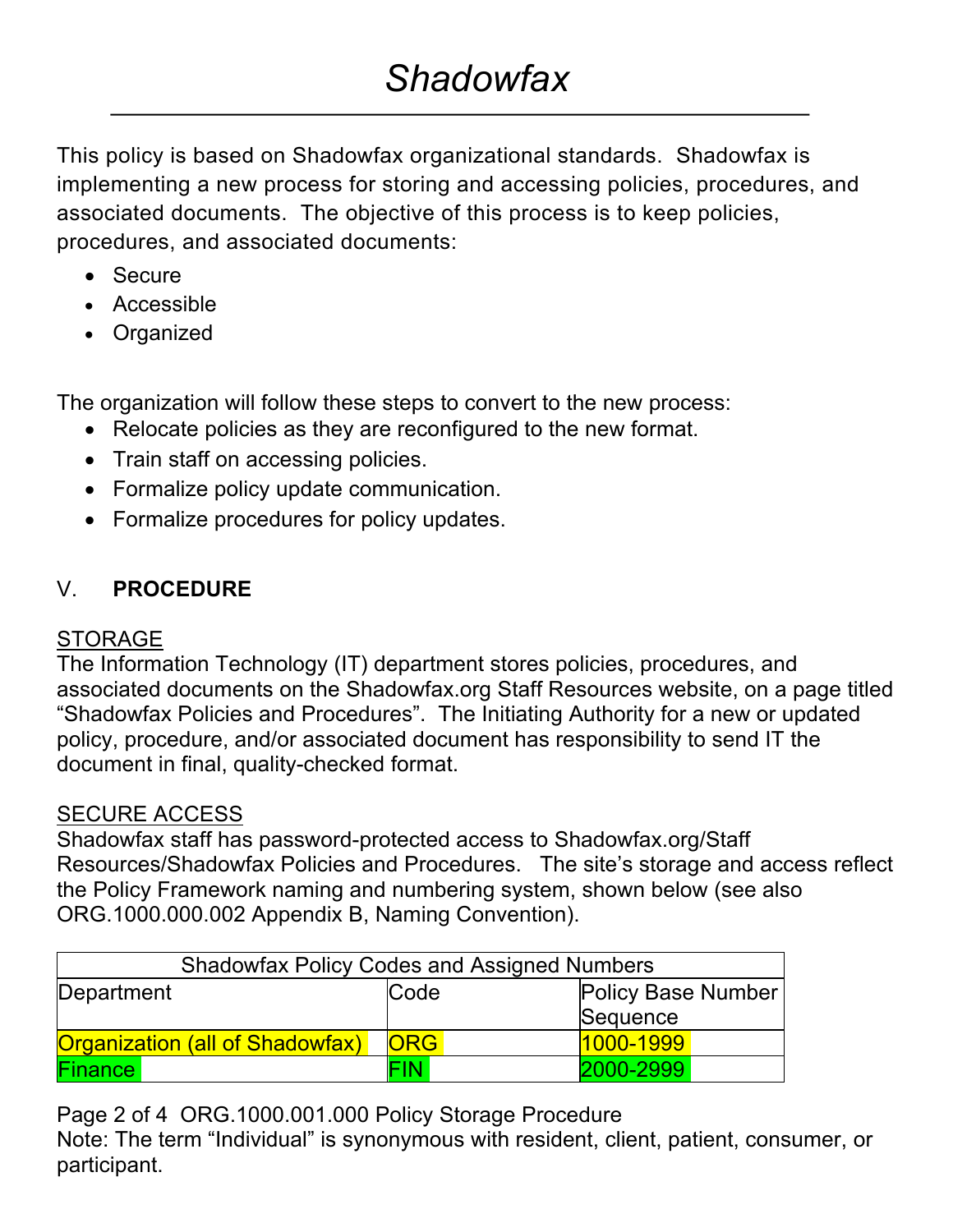# *Shadowfax*

| <b>Human Resources</b>        | <b>HR</b>   | 3000-3999 |
|-------------------------------|-------------|-----------|
| <b>Information Technology</b> | $\mathbf T$ | 4000-4999 |
| Day Supports (ATF and VOC)    | <b>DAY</b>  | 5000-5999 |
| <b>Residential Services</b>   | <b>RES</b>  | 6000-6999 |

Click the desired department title to show a list of numerically ordered policies, procedures, and associated documents. Click the title of the desired policy, procedure or associated document to access it.

## COMMUNICATING CONVERSION TO NEW POLICY LOCATION

To communicate a current policy, procedure and/or associated document has moved to the new location, the Training Manager will email All Users companywide both for Shadowfaxinfo.com and Shadowfax.org emails. Management of all hourly staff will brief their staff on the move to the new location. The Training Department prepares a spreadsheet of new policies, procedures and associated documents for HR to review and identify any policies, procedures and associated documents that are now obsolete. HR archives the obsolete policies as described below.

## OBSOLETE POLICIES, PROCEDURES, AND ASSOCIATED DOCUMENTS

When a policy, procedure, and/or associated document becomes obsolete, the Initiating Authority has the responsibility to notify HR. HR removes the obsolete policy, and any obsolete associated procedure, and/or document from the Staff Resources/Shadowfax Policies and Procedures page and from the G drive and annual policy training content.

The obsolete policy, procedure or associated document is archived in a Teams Obsolete Policy and Procedure folder. Obsolete policies, procedures and associated documents will be retained and purged according to policy ORG.1001.000.000 Record Retention and Destruction.

#### VI. **ENFORCEMENT**

Staff found in violation of this policy will be subject to disciplinary action up to and including termination from employment.

Page 3 of 4 ORG.1000.001.000 Policy Storage Procedure Note: The term "Individual" is synonymous with resident, client, patient, consumer, or participant.